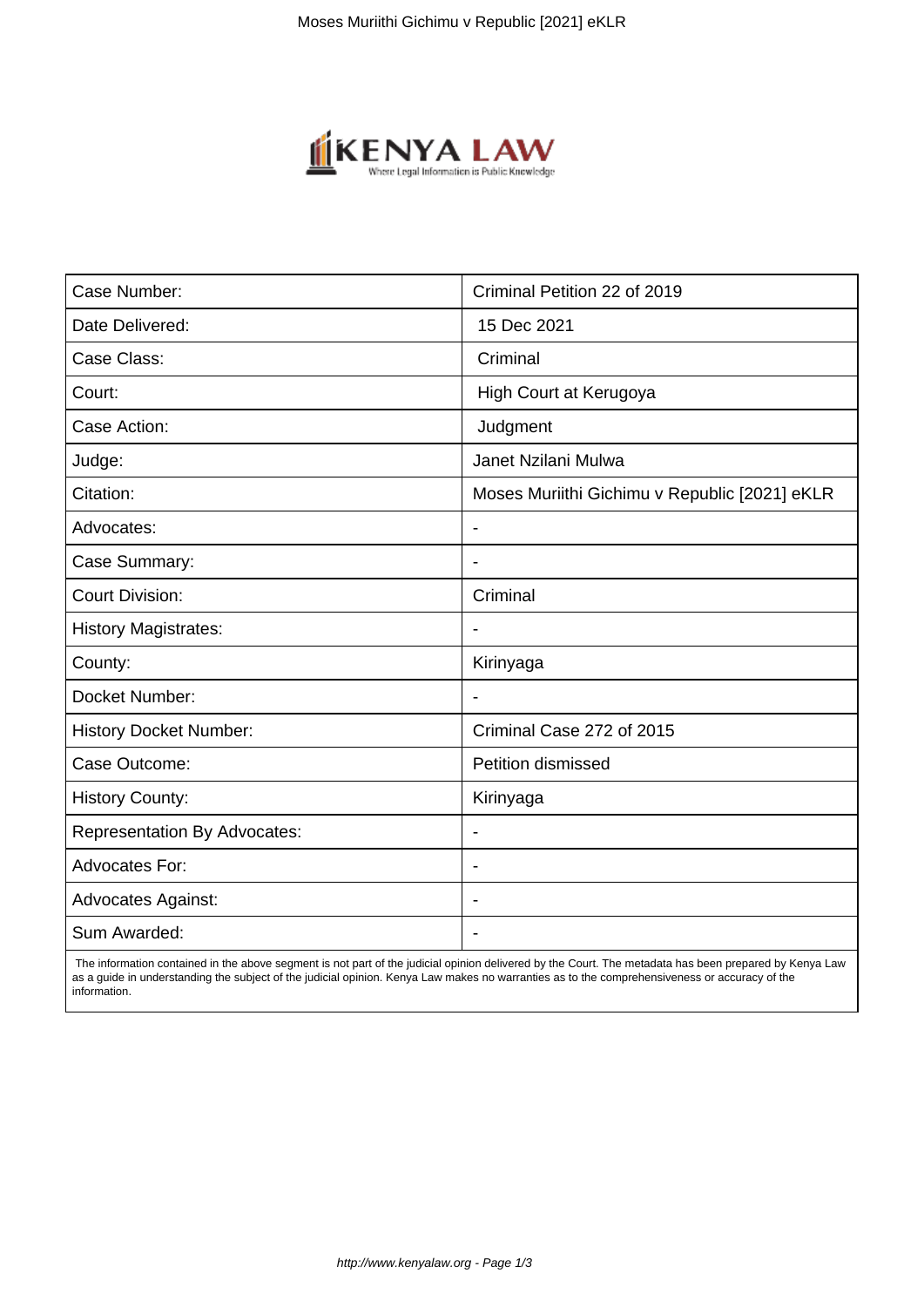## **REPUBLIC OF KENYA**

## **IN THE HIGH COURT AT KERUGOYA**

#### **CRIMINAL PETITION NO. 22 OF 2019**

*(From original conviction and sentence in Criminal Case*

*No. 272 of 2015 of the Chief Magistrate's Court at Kerugoya)*

#### **MOSES MURIITHI GICHIMU.........PETITIONER**

**VERSUS**

**REPUBLIC.......................................................RESPONDENT**

# **JUDGMENT**

1. The Petitioner Moses Muriithi Gichimu was charged with the offence of **Robbery with Violence Contrary 296 (2) of the Penal Code** and sentenced to death at Kerugoya CMCC Criminal Case No. 272 of 2015 on 30.3.2016.

The death sentence was later commuted to life imprisonment by the President.

His appealed at the High Court in Kerugoya in **Criminal Appeal No. 16/2018** was dismissed.

2. He proceeded to apply for review of his sentence at the High Court through a petition dated 27.9.2019 pursuant to the Supreme Court decision in **Francis Muruatetu -V- Republic [2017] eKLR.** He prays for reduction of the sentence.

3. Prior to **6.7.2021**, the "*Muruatetu"* decision was widely applied by the courts to hear re-sentencing applications and reduce sentences for offences that carry mandatory minimum sentences.

However, on the said date, the **6.7.2021**, the Supreme Court gave policy guidelines and directions on the application of its decision rendered in the 14.12.2017, and rendered that the decision on *Muruatetu* and these guidelines apply **only** in respect to sentence of **Murder under Section 203 and 204 of the Penal Code.**

Thus, applications for sentence re-hearing for any other offence are excluded, including robbery with violence.

This petition is therefore dismissed.

**DATED AND SIGNED THIS………...…………DAY OF……………….…….2021**

**J. N. MULWA**

**JUDGE**

# **DATED AND DELIVERED AT KERUGOYA THIS 15TH DAY OF DECEMBER 2021**

**R. M. MWONGO**